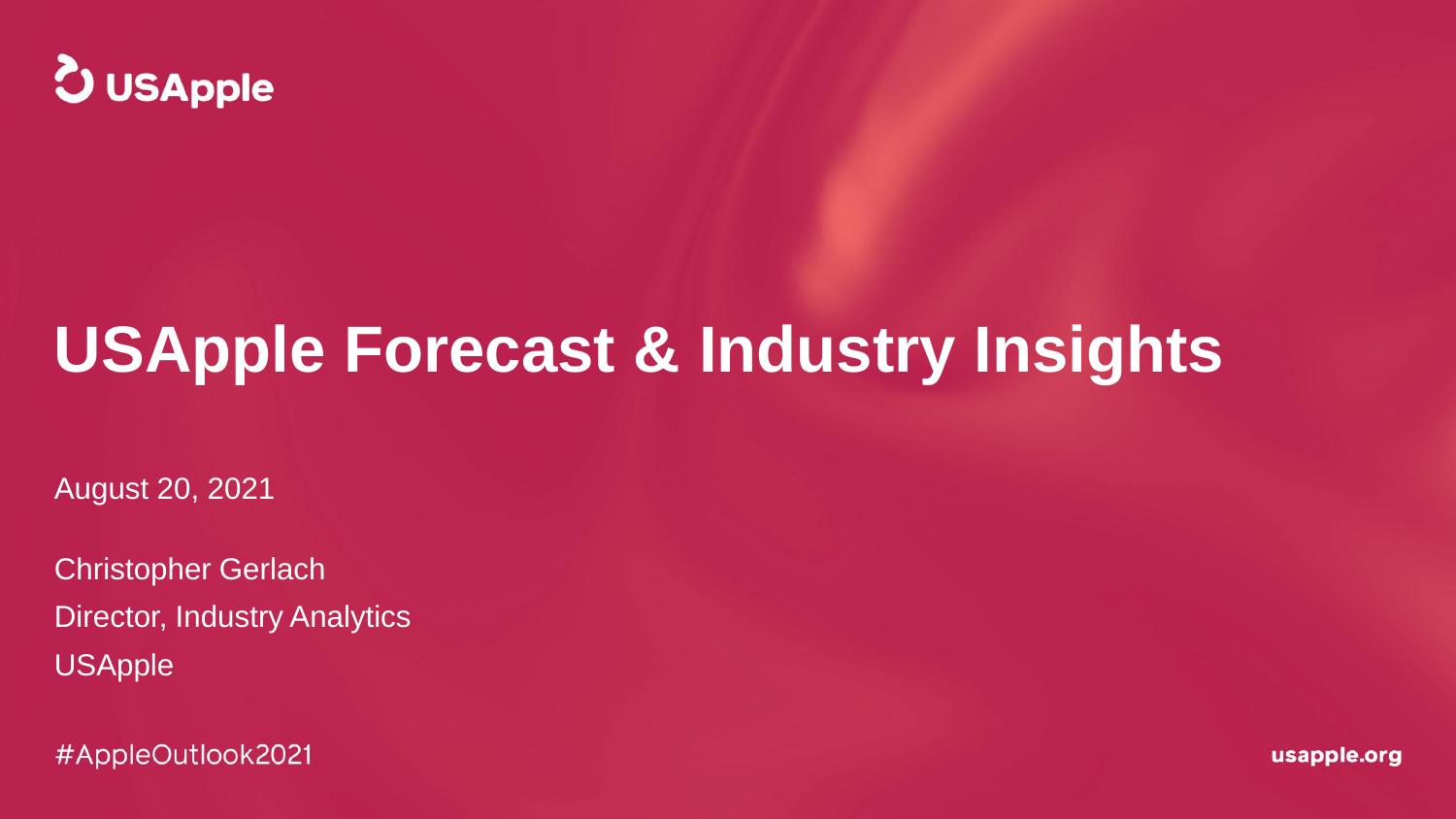

## Outlook 2021 **Apple Production Estimate**

Thank you for participating in USApple's annual production estimate. Based on your assessment of regional growing conditions, please indicate a value below that represents your best quess of actual production levels this year - USDA data have been provided for reference.

|                                | <b>USApple</b><br><b>ESTIMATE</b> | <b>USDA</b><br><b>ESTIMATE</b> | <b>USDA HISTORICAL PRODUCTION</b> |                 |               |                         |  |
|--------------------------------|-----------------------------------|--------------------------------|-----------------------------------|-----------------|---------------|-------------------------|--|
|                                | 2021/22 (F)                       | $2021/22$ (F)                  | 2020/21                           | YOY %<br>Change | 5-Yr. Average | <b>YO5Y %</b><br>Change |  |
| <b>New York</b>                |                                   | 32,142,857                     | 32,976,190                        | $-2.5%$         | 31,904,762    | 0.7%                    |  |
| <b>Pennsylvania</b>            |                                   | 10,952,381                     | 9,928,571                         | 10.3%           | 11,461,905    | $-4.4%$                 |  |
| <b>Virginia</b>                |                                   | 4,285,714                      | 3,880,952                         | 10.4%           | 4,580,952     | $-6.4%$                 |  |
| <b>Michigan</b>                |                                   | 18,095,238                     | 22,071,429                        | $-18.0%$        | 24,747,619    | $-26.9%$                |  |
| <b>California</b>              |                                   | 4,404,762                      | 6,452,381                         | $-31.7%$        | 6,014,286     | $-26.8%$                |  |
| Oregon                         |                                   | 4,523,810                      | 4,166,667                         | 8.6%            | 4,121,905     | 9.8%                    |  |
| <b>Washington</b>              |                                   | 176,190,476                    | 164,642,857                       | 7.0%            | 171,595,238   | 2.7%                    |  |
| $\star$<br><b>Other States</b> |                                   | 14,829,140                     | 14,445,907                        | 2.7%            | 14,603,849    | 1.5%                    |  |





Notes: Production levels are provided in number of 42-pound bushels.

USDA stopped collecting production data for "Other States" in 2017 - these figures represent USApple calculations based on historical shares.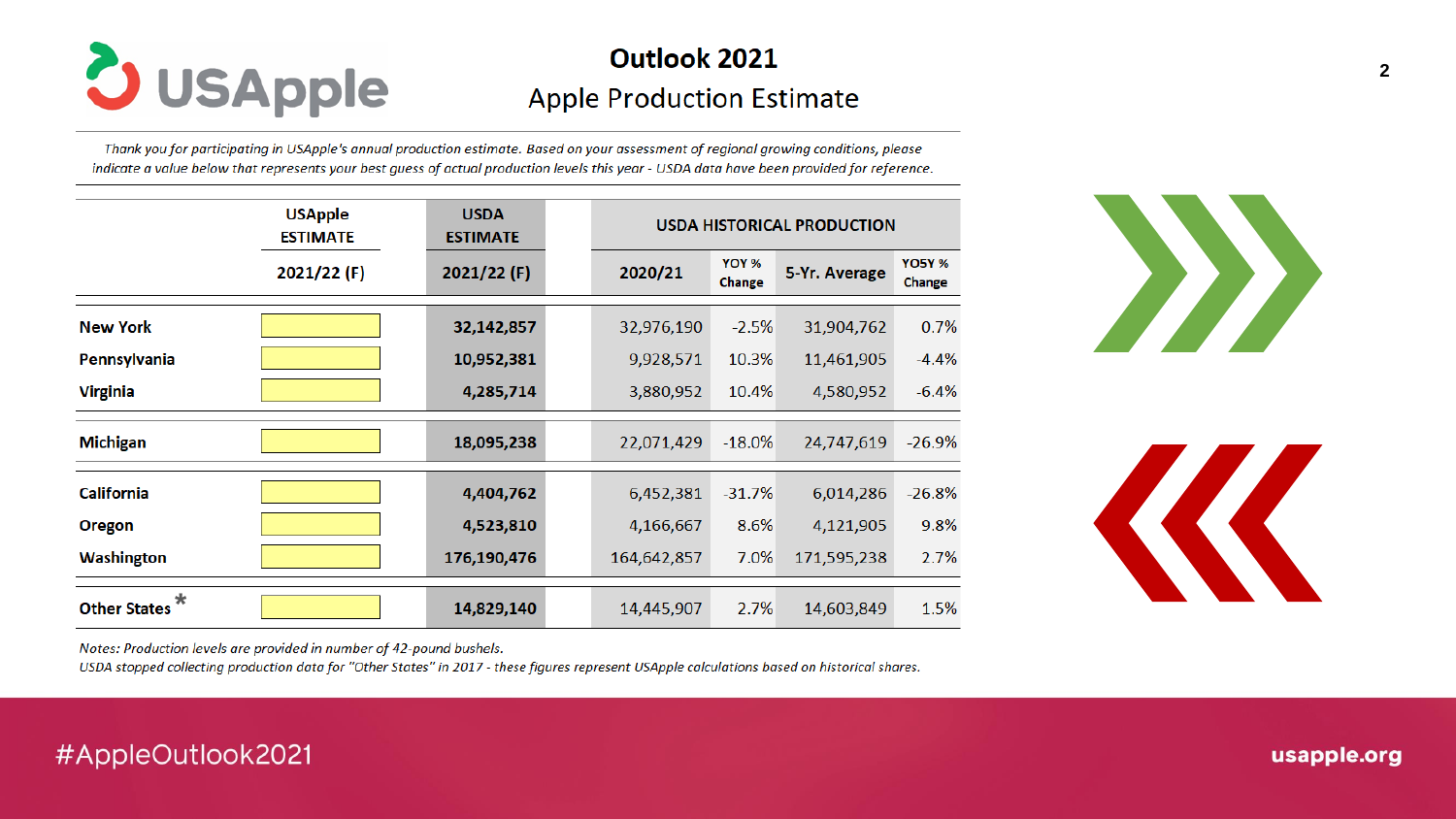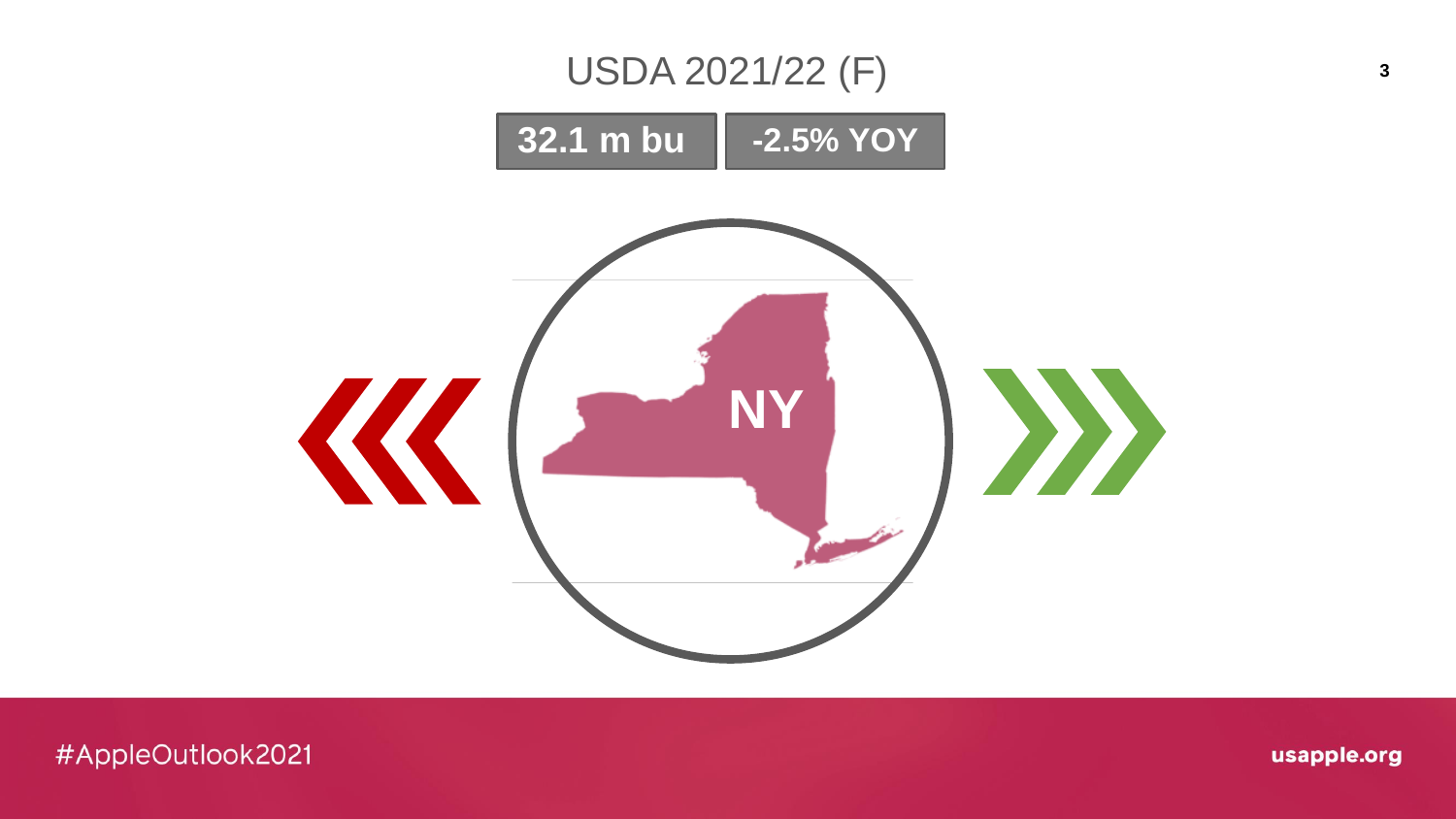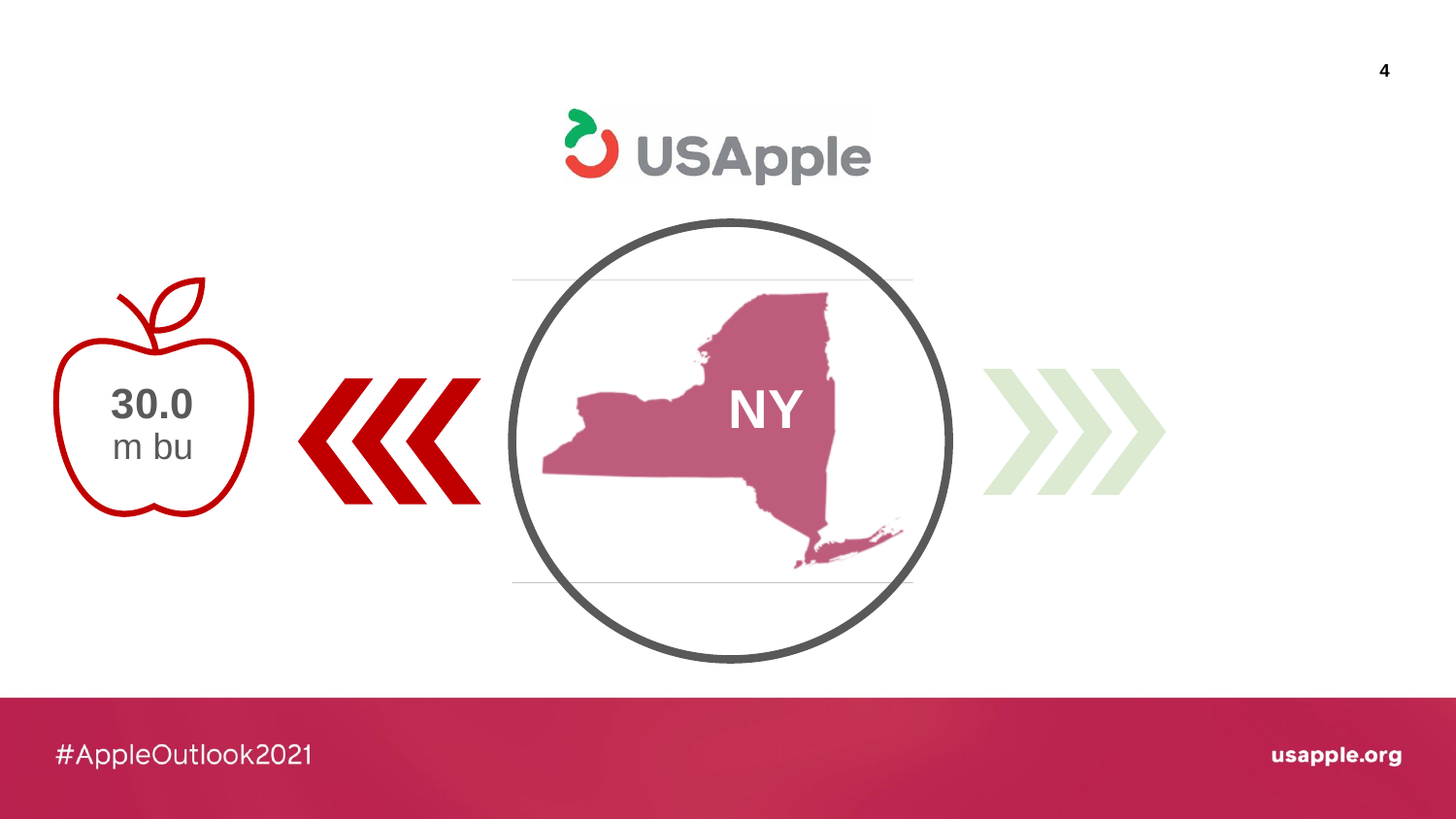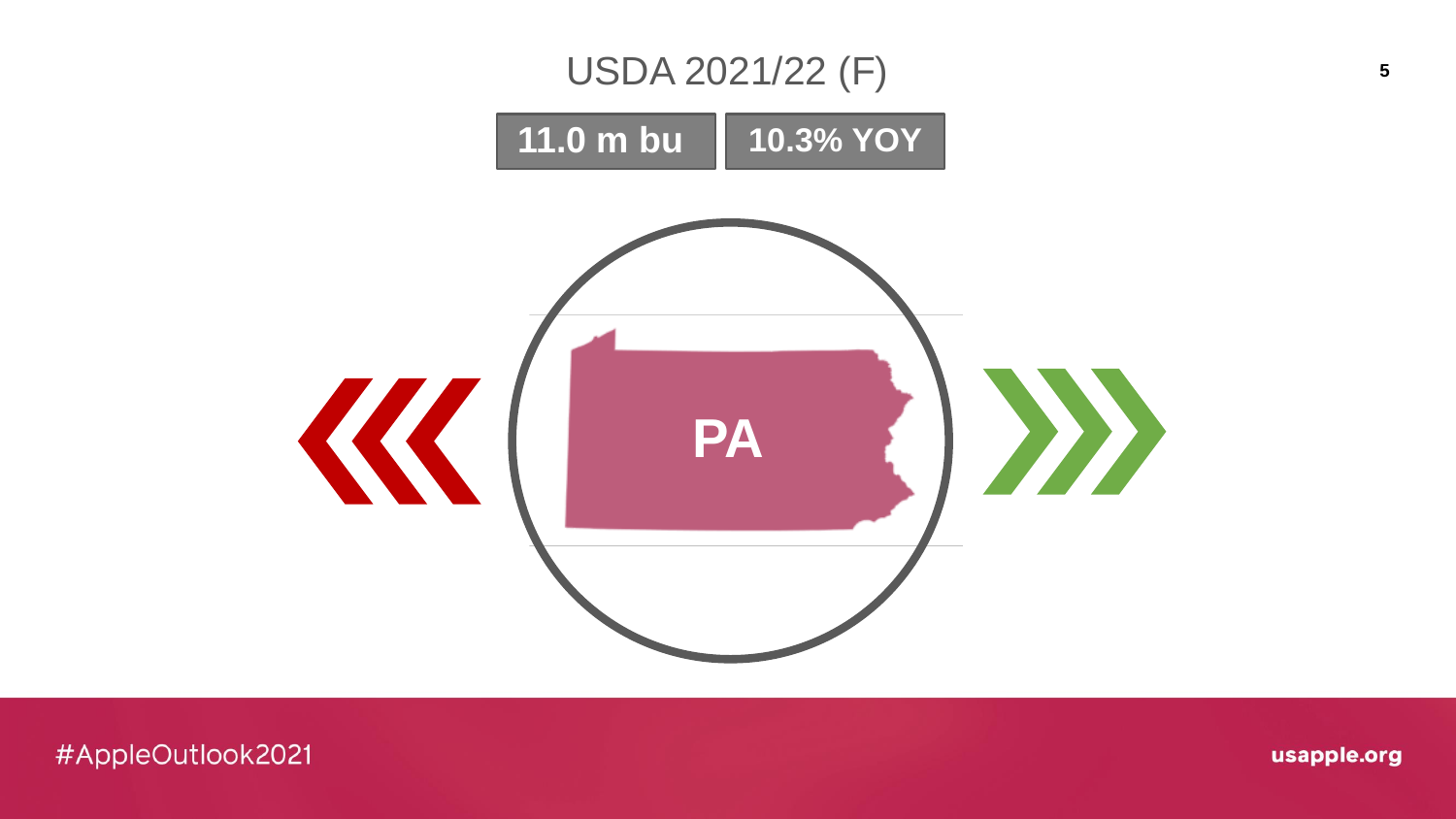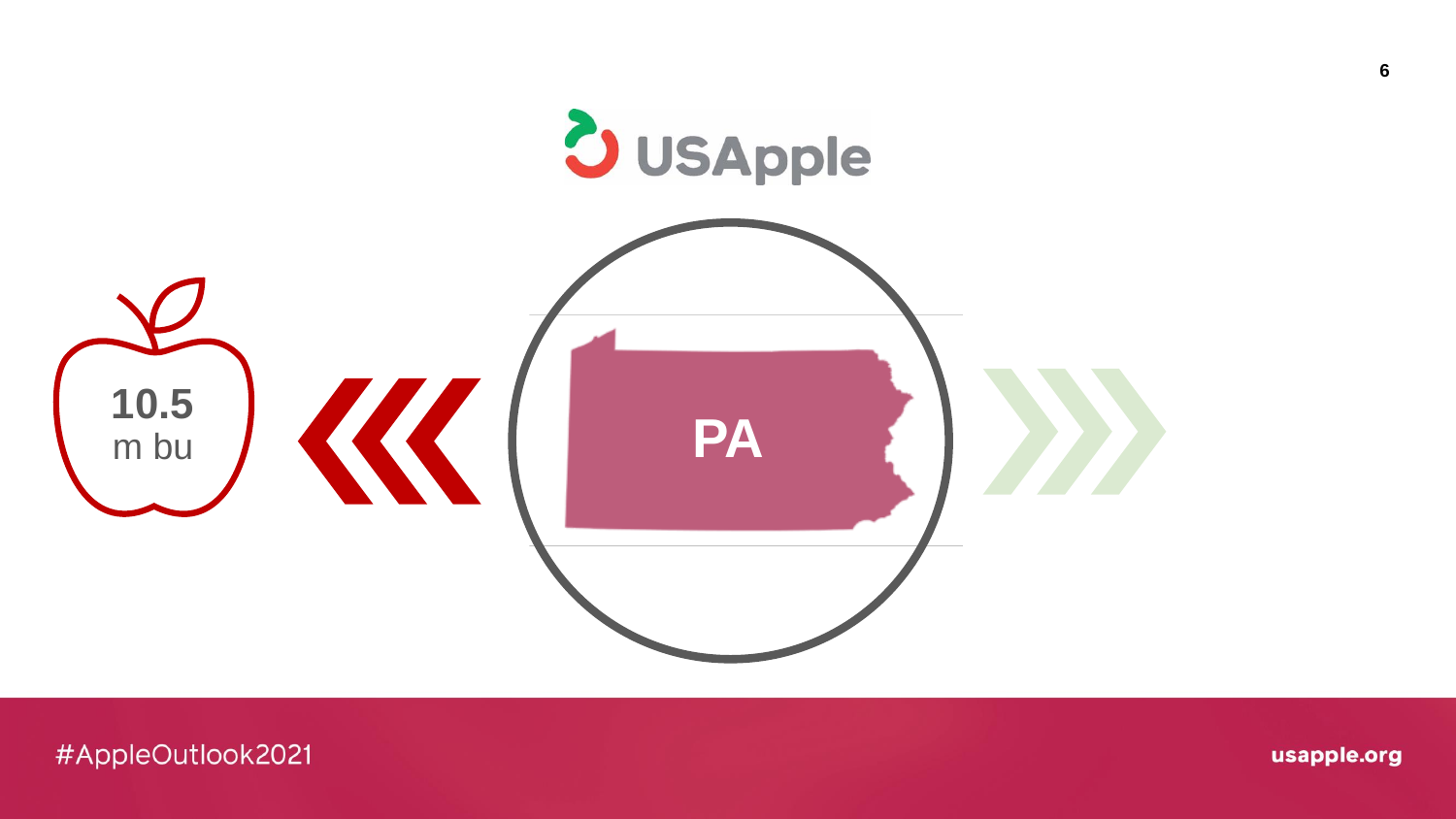

 $\overline{7}$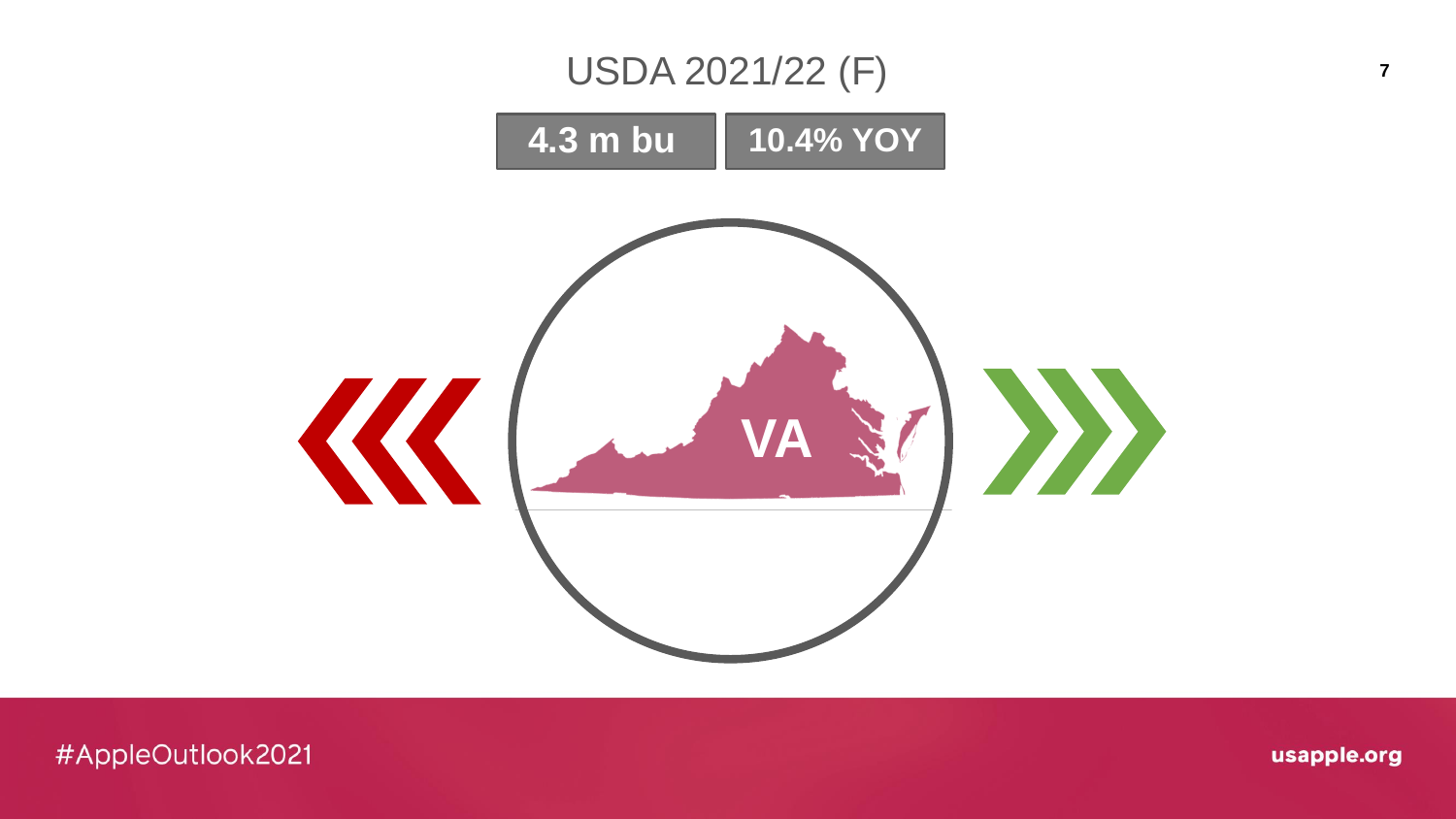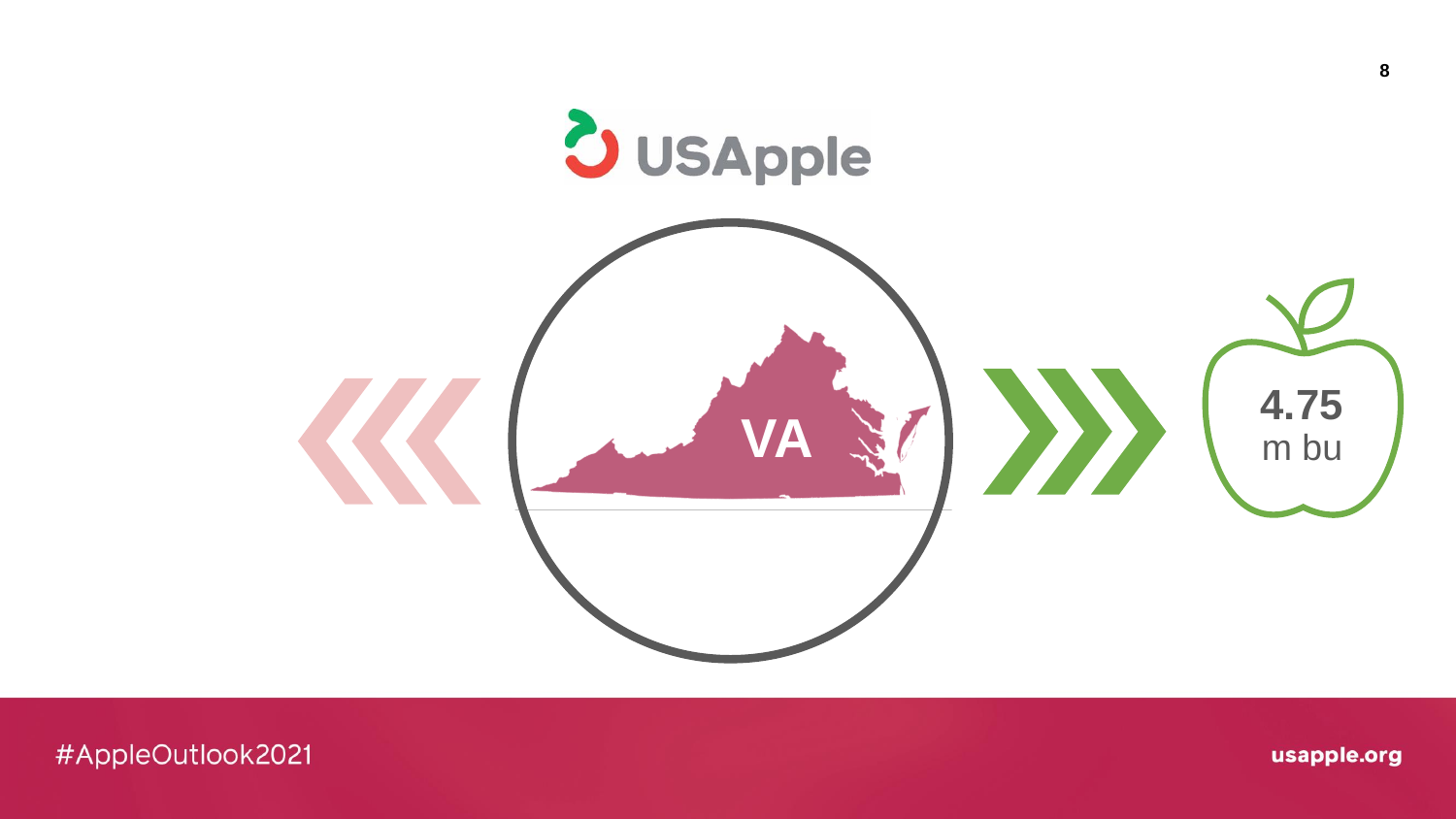

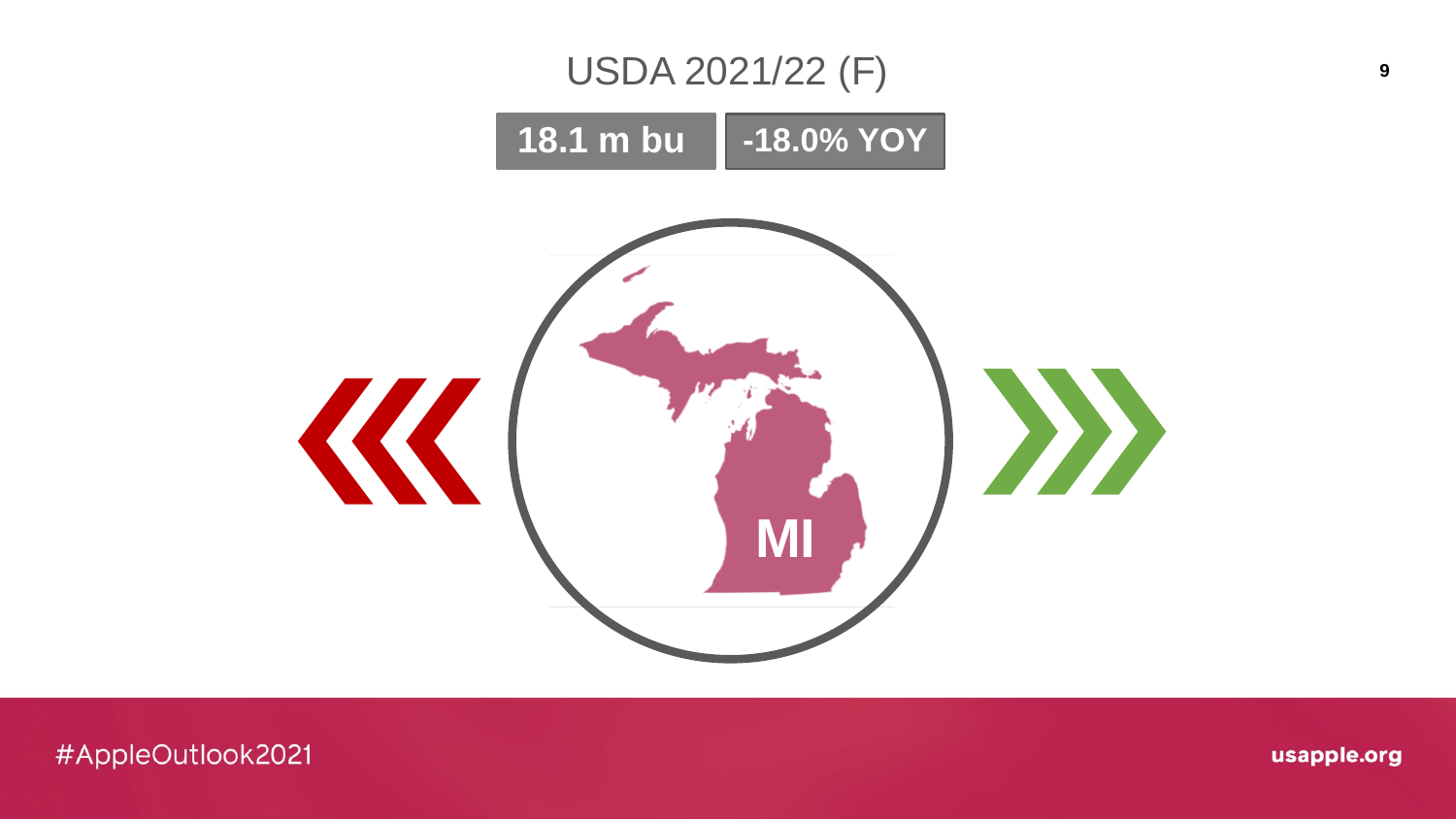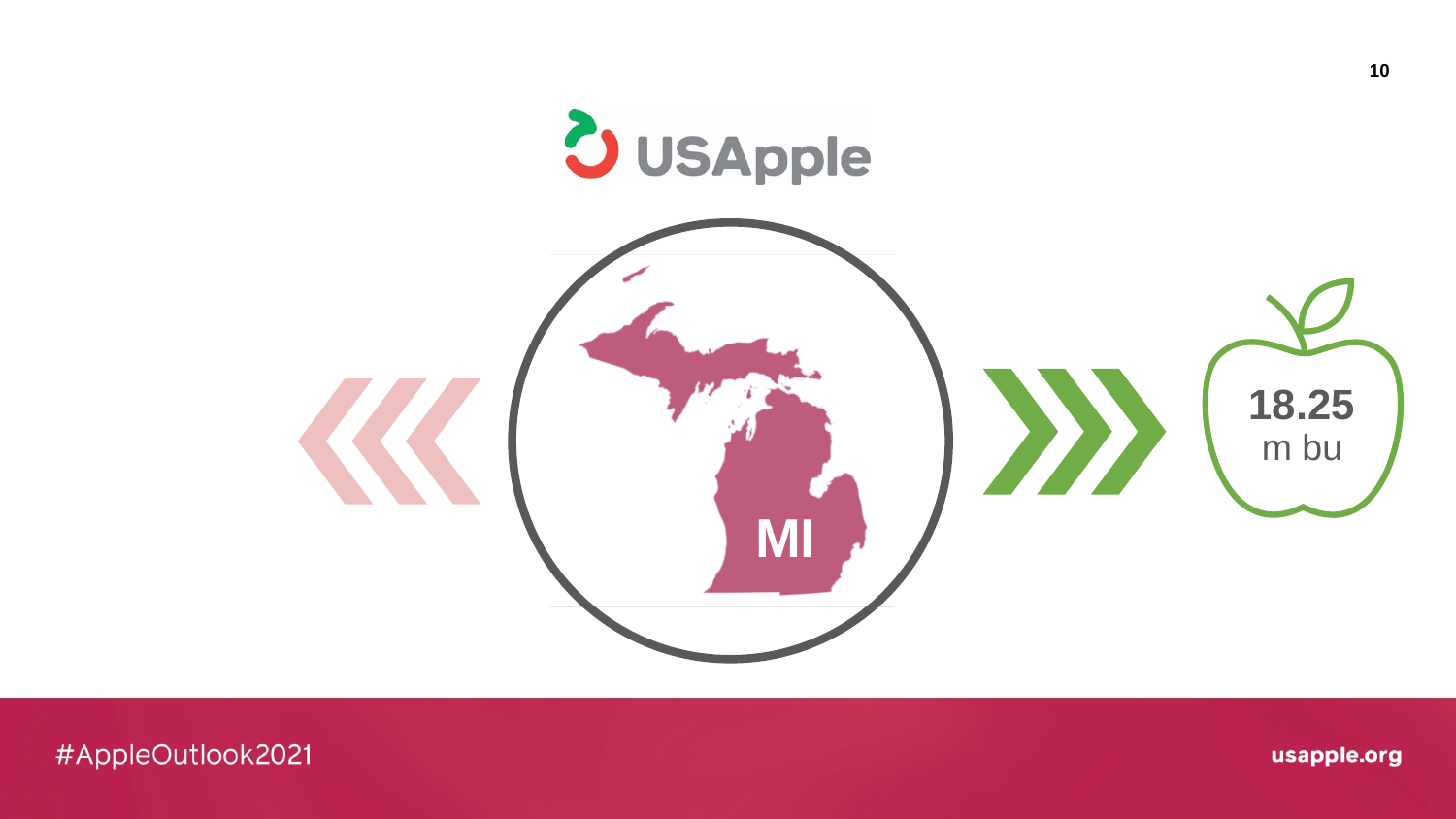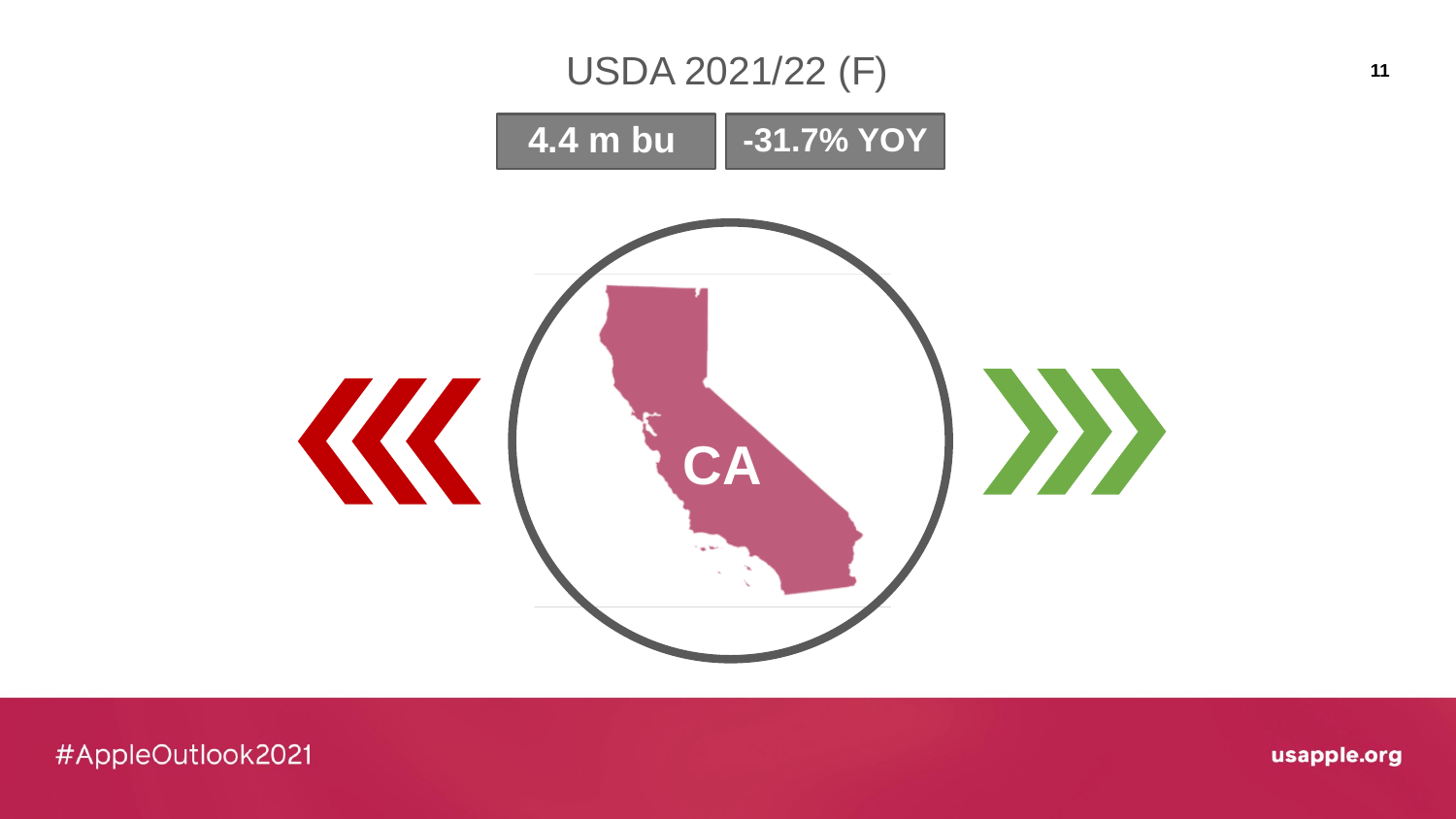

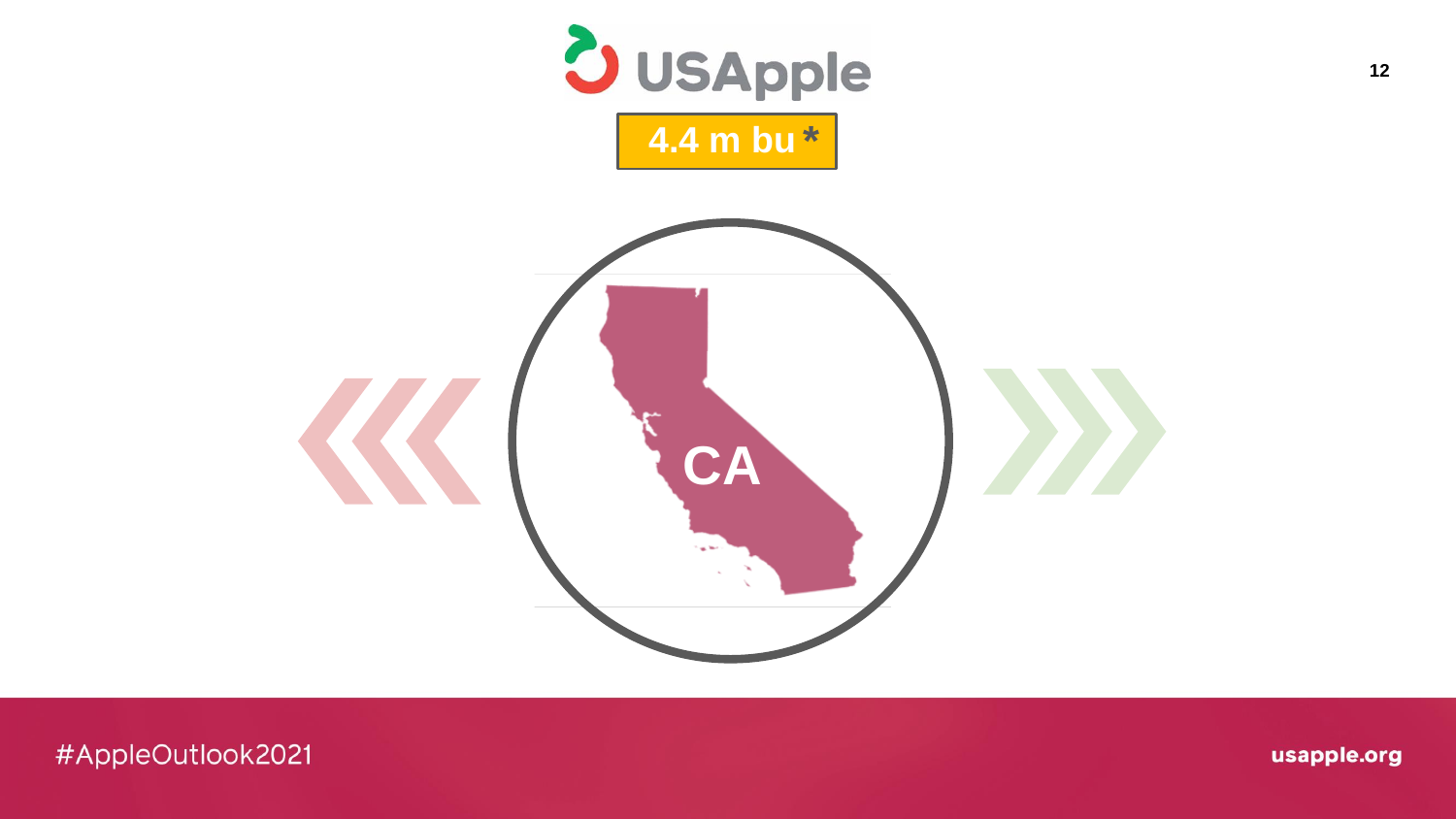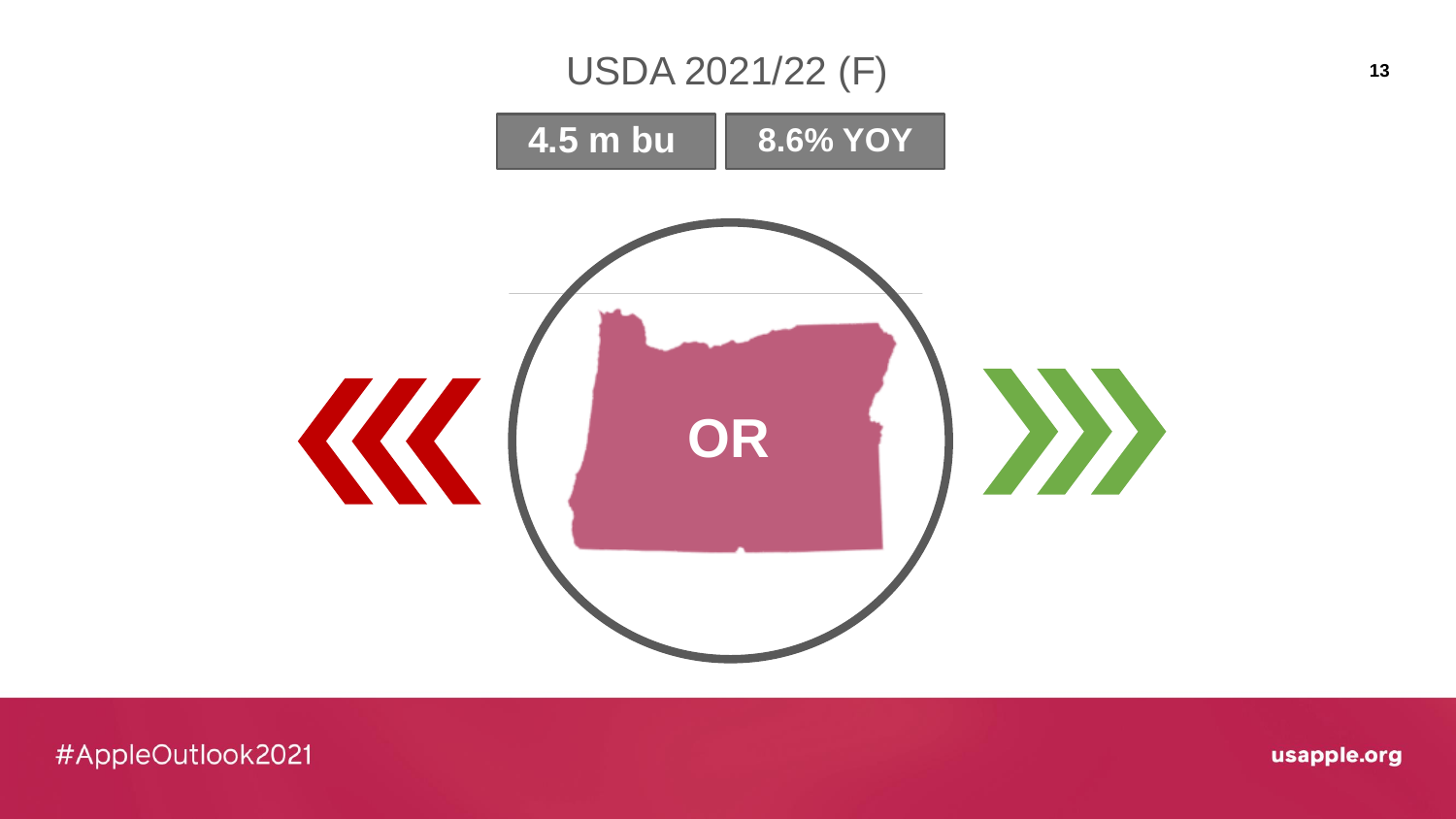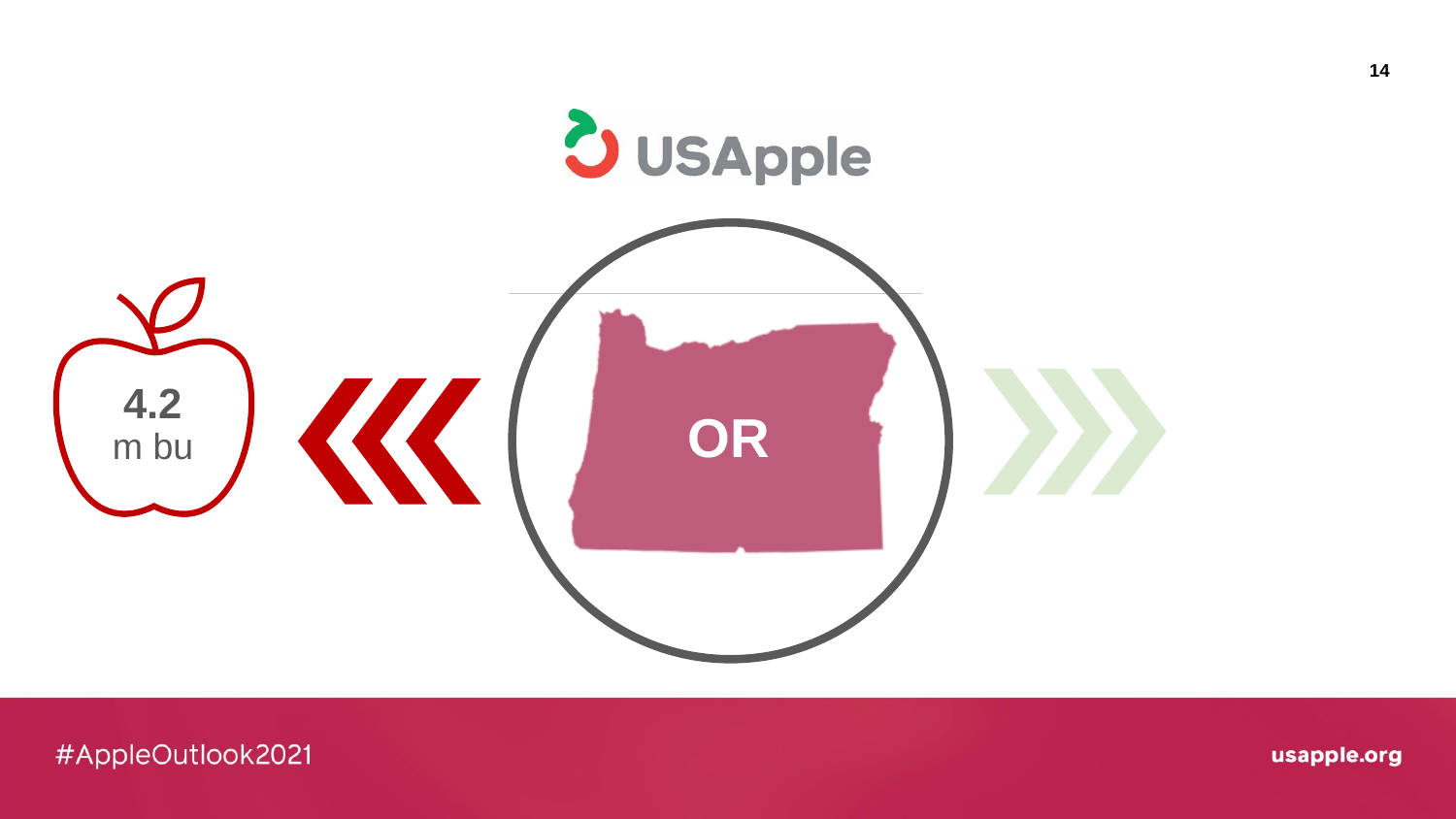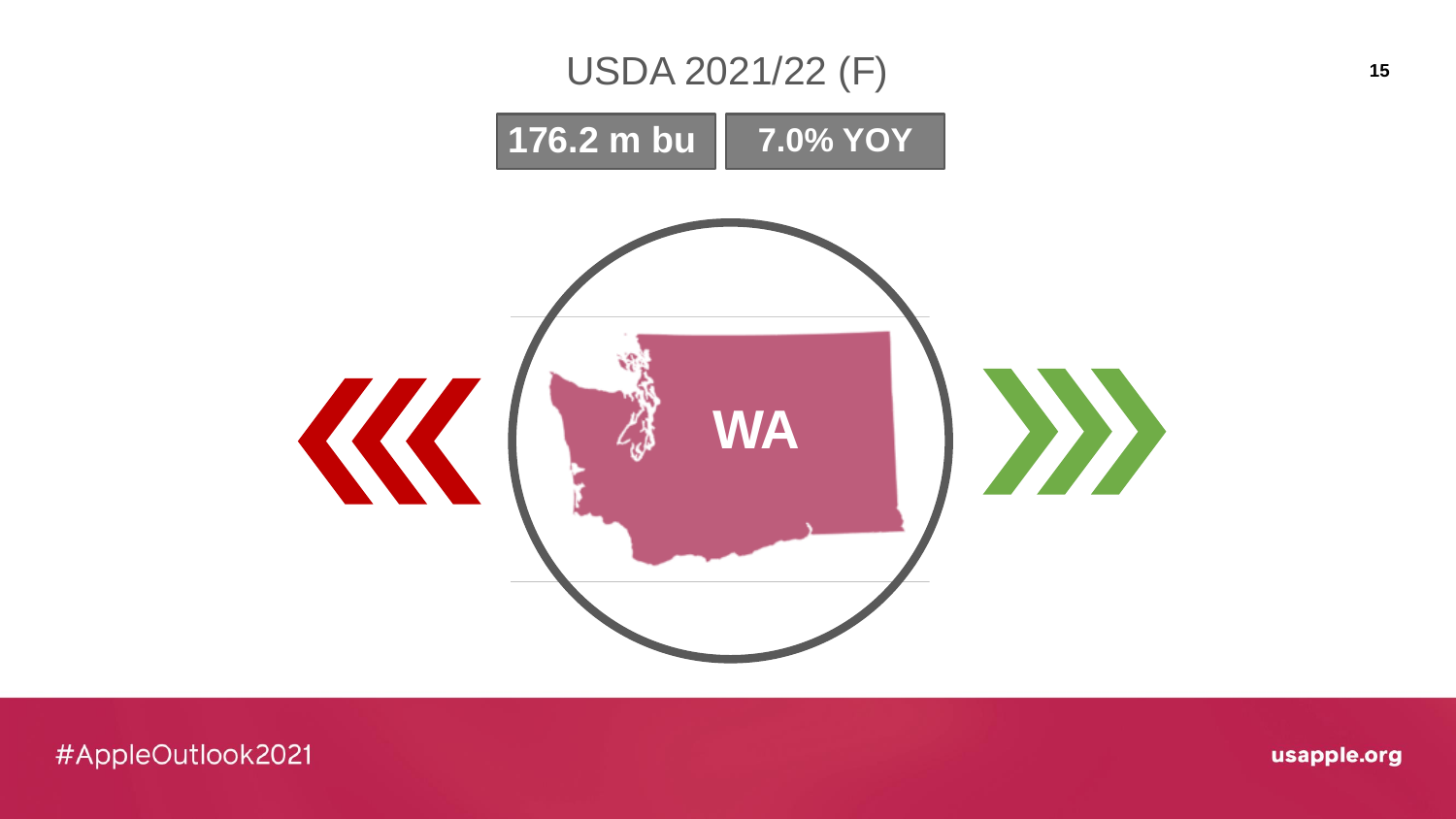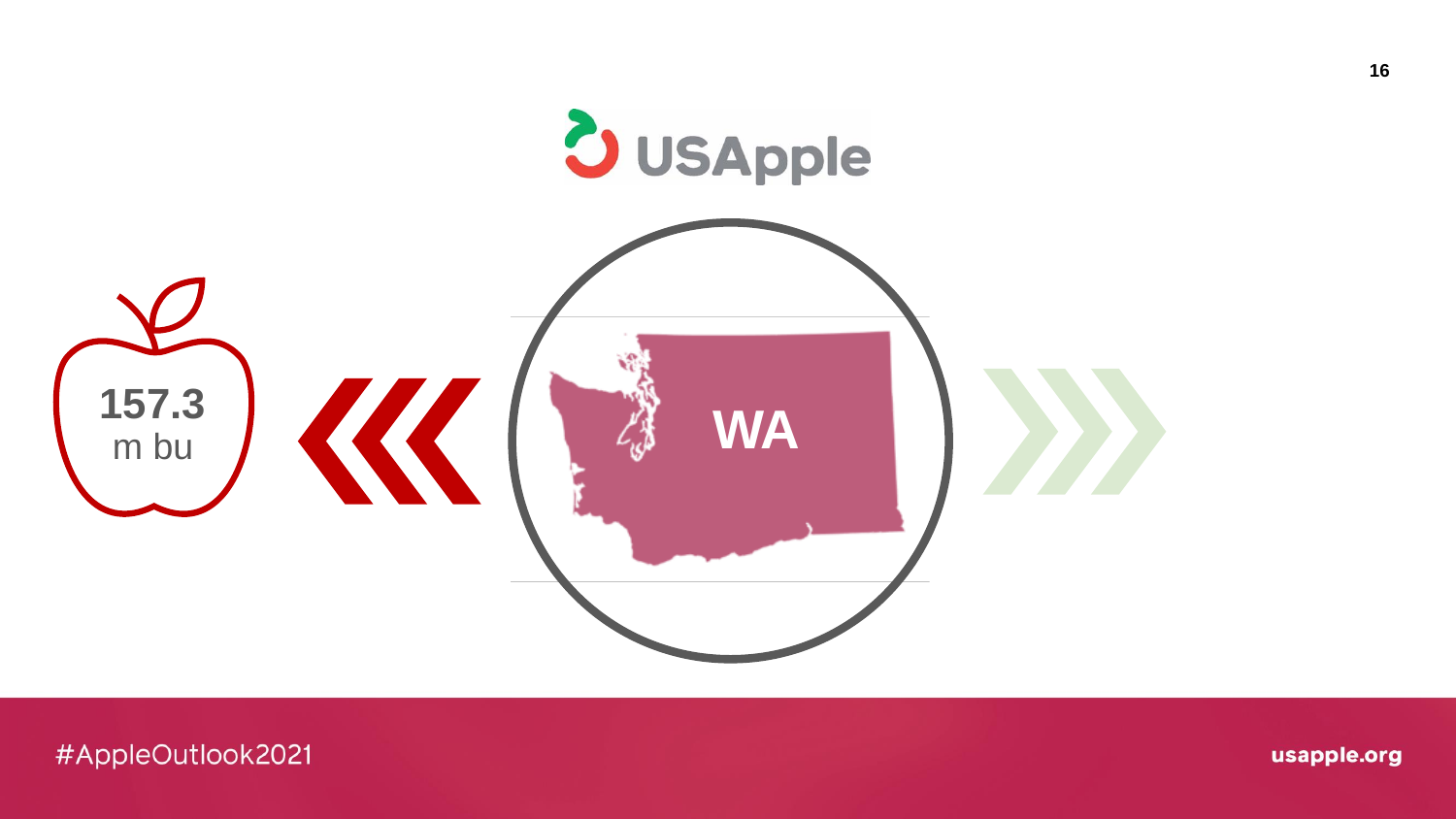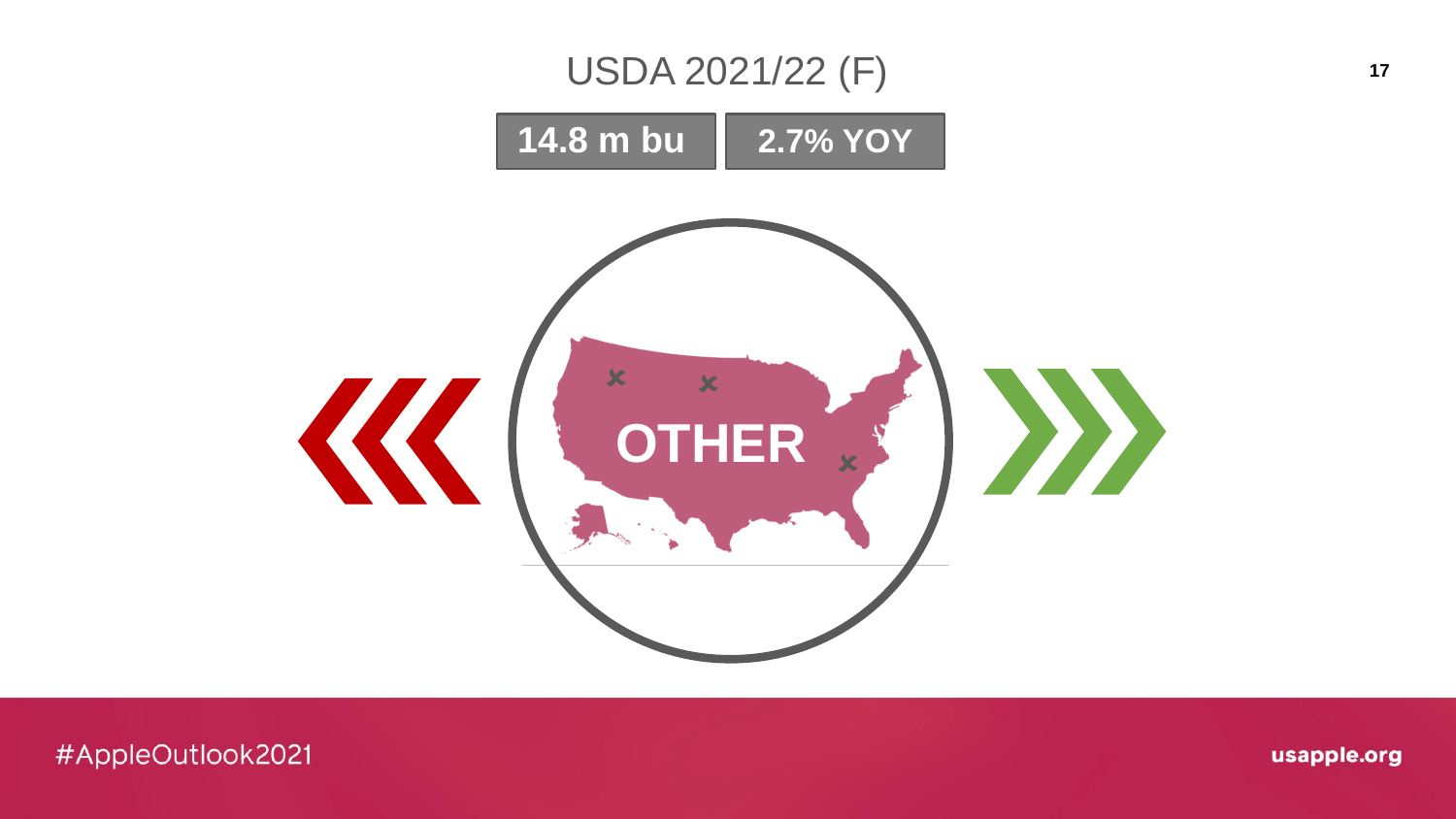